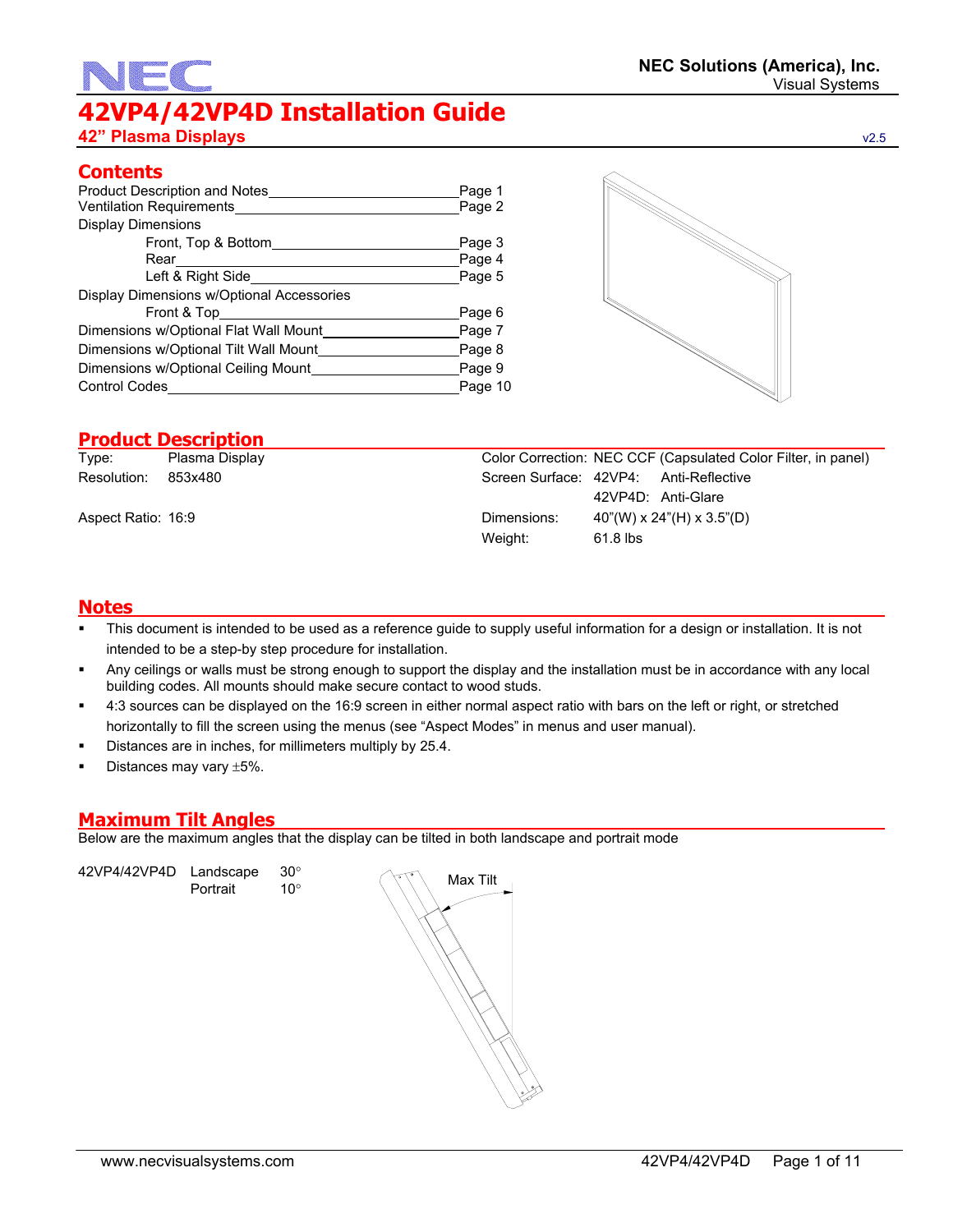## **Ventilation Requirements** (all models)

Dimensions below are minimum required for proper ventilation.



*NOTE: The ventilation space should not be covered or closed off at the front of the opening. If for some reason the opening needs to be covered, other means of ventilation will need to be incorporated into the design. Contact NEC for design review and recommendations.*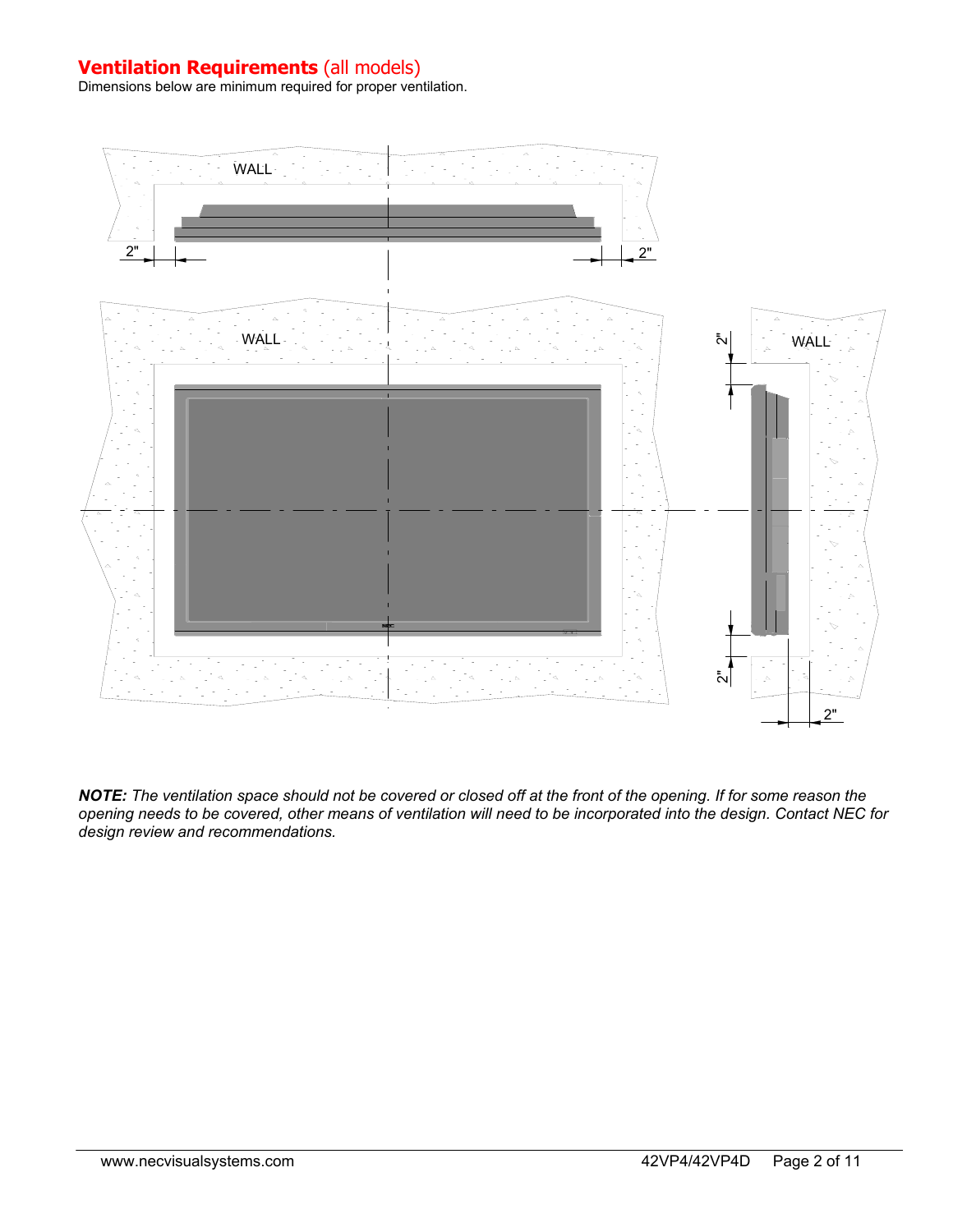# **Display dimensions**

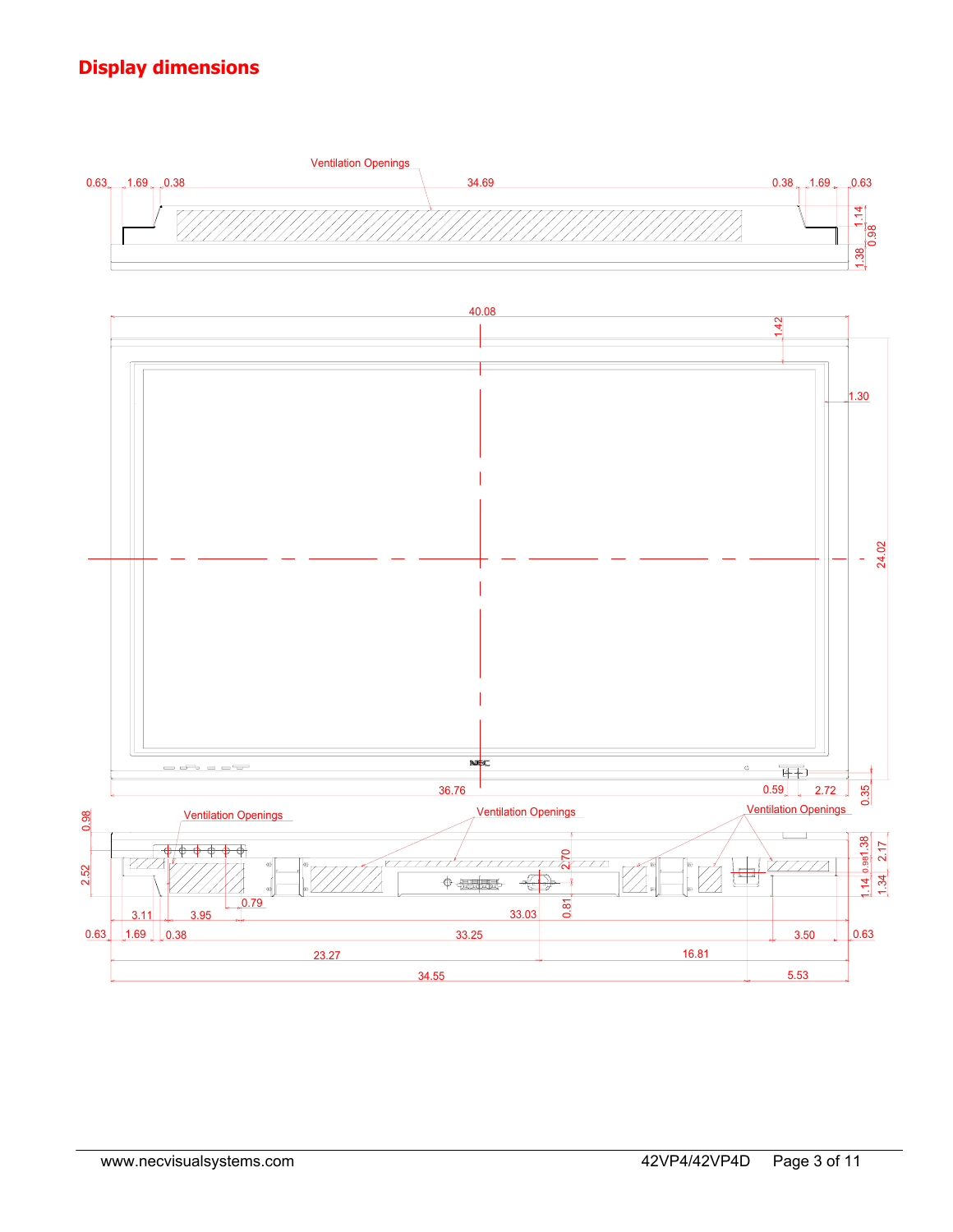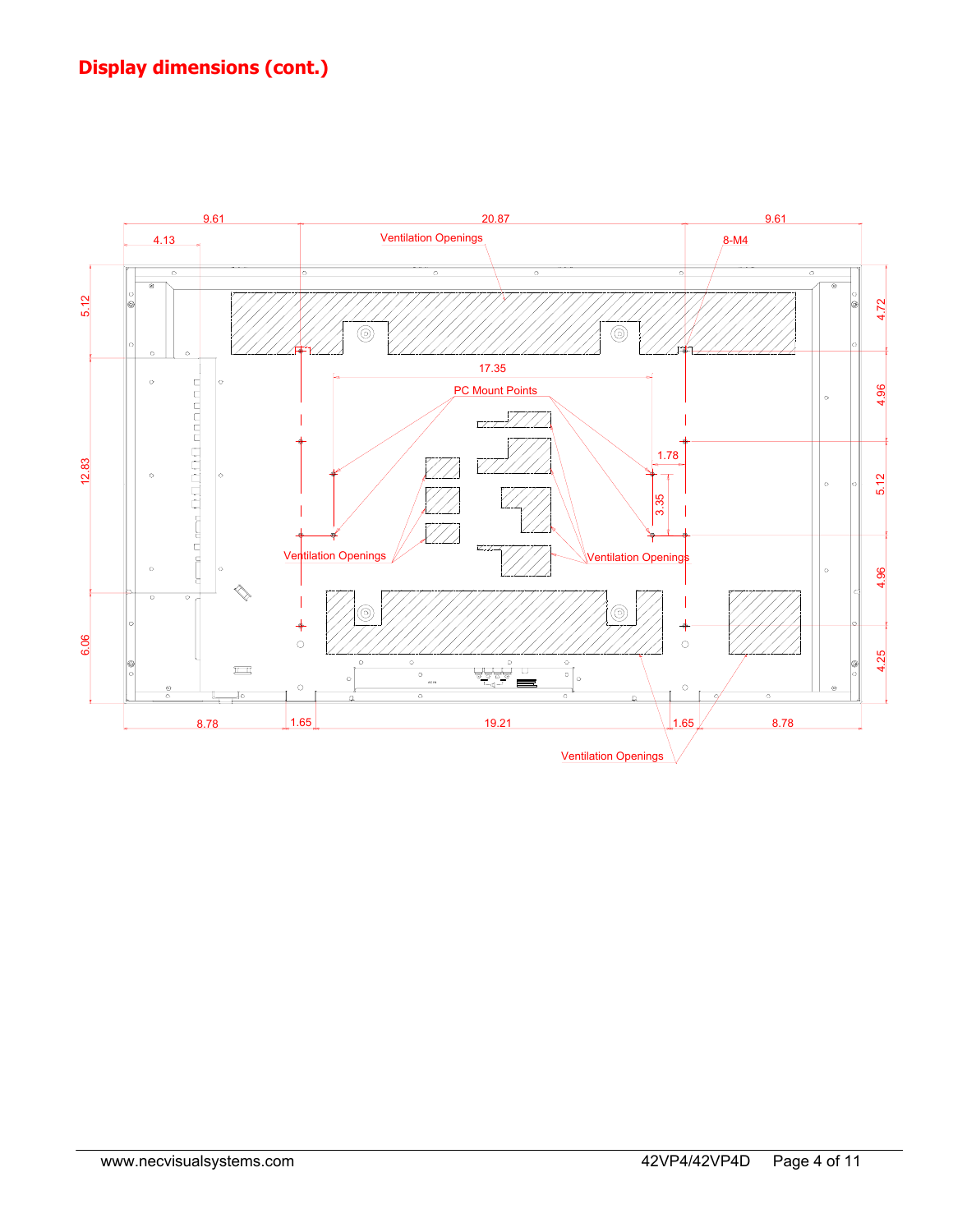

(IN/OUT) VIDEO VIDEO 1 VIDEO 2 JO, Y Cb/Pb Cr/Pr DVD 1/HD 1 AUDIO 2 — n −z

VIDEO 3

 $\mathbf{g}$ 

0.68

3.50

ক্ত ৯

AUDIO 3

RGB 3

OUT IN External Control External Control

Q ිම O

 $1.57$ 

 RGB 1 (IN/OUT)

ñ 10 C

Y Cb/Pbä á

Cr/Pr R/ B/

RGB 2/DVD 2/HD 2

22.06

0.63

5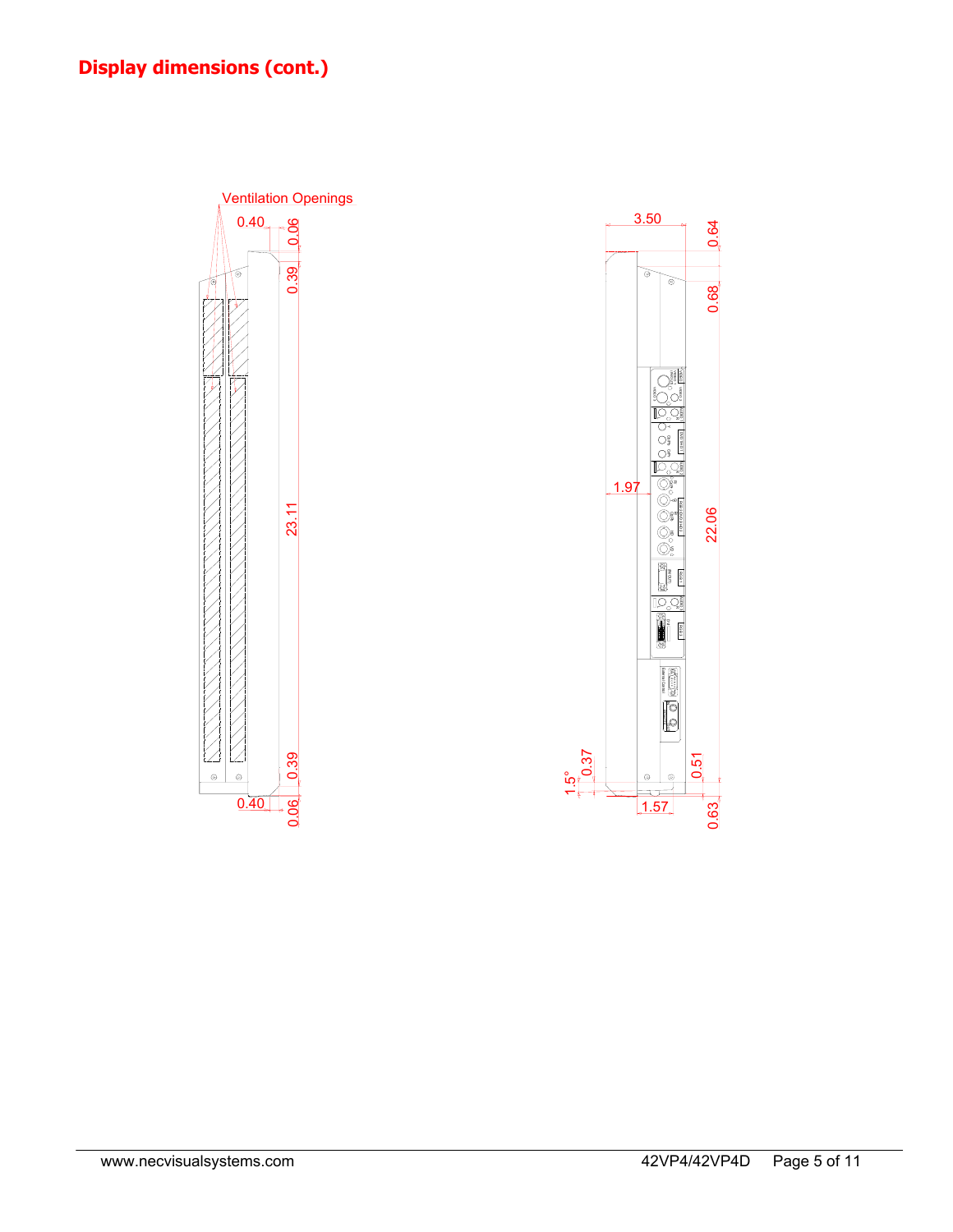# **Dimensions with optional speakers and stand**

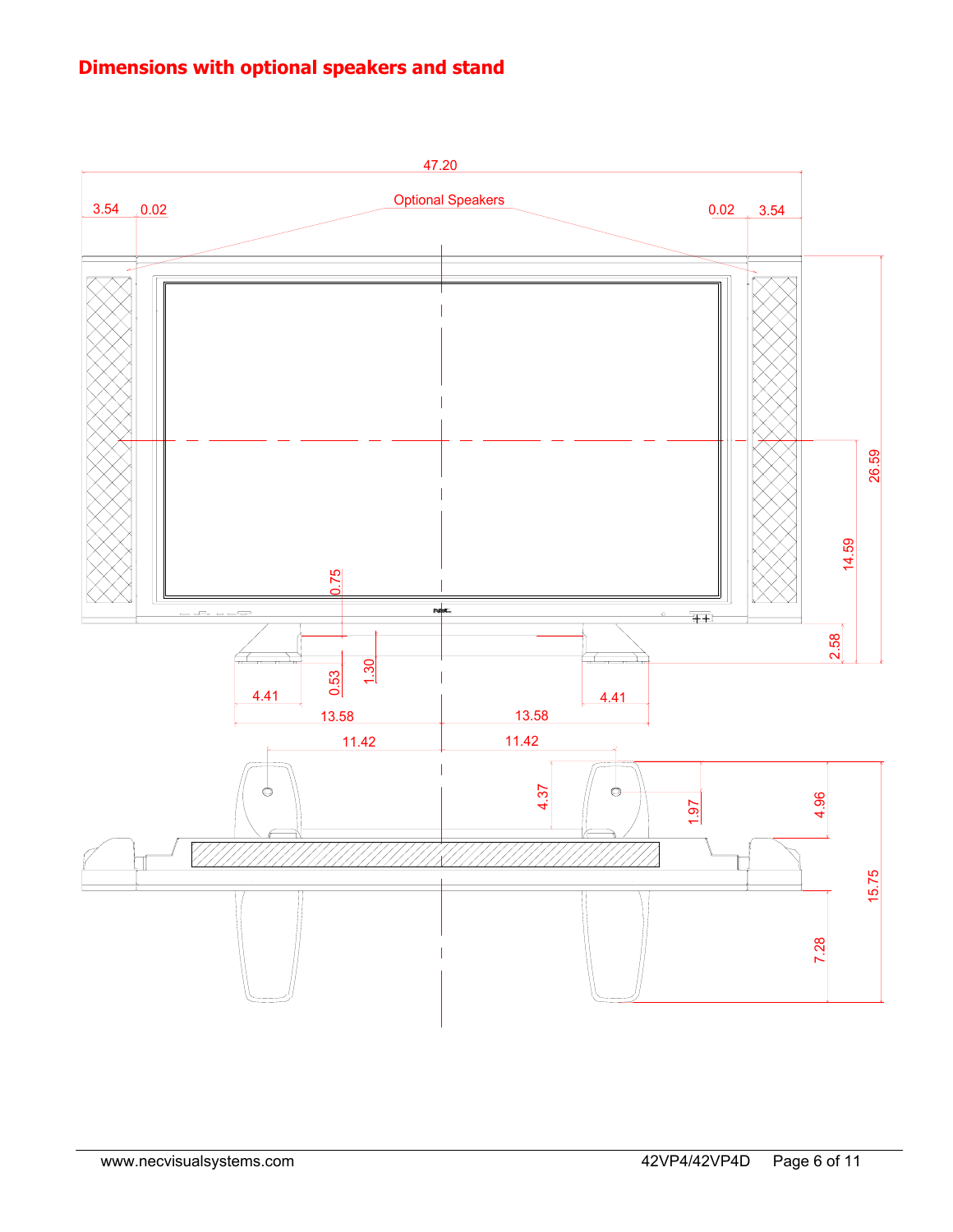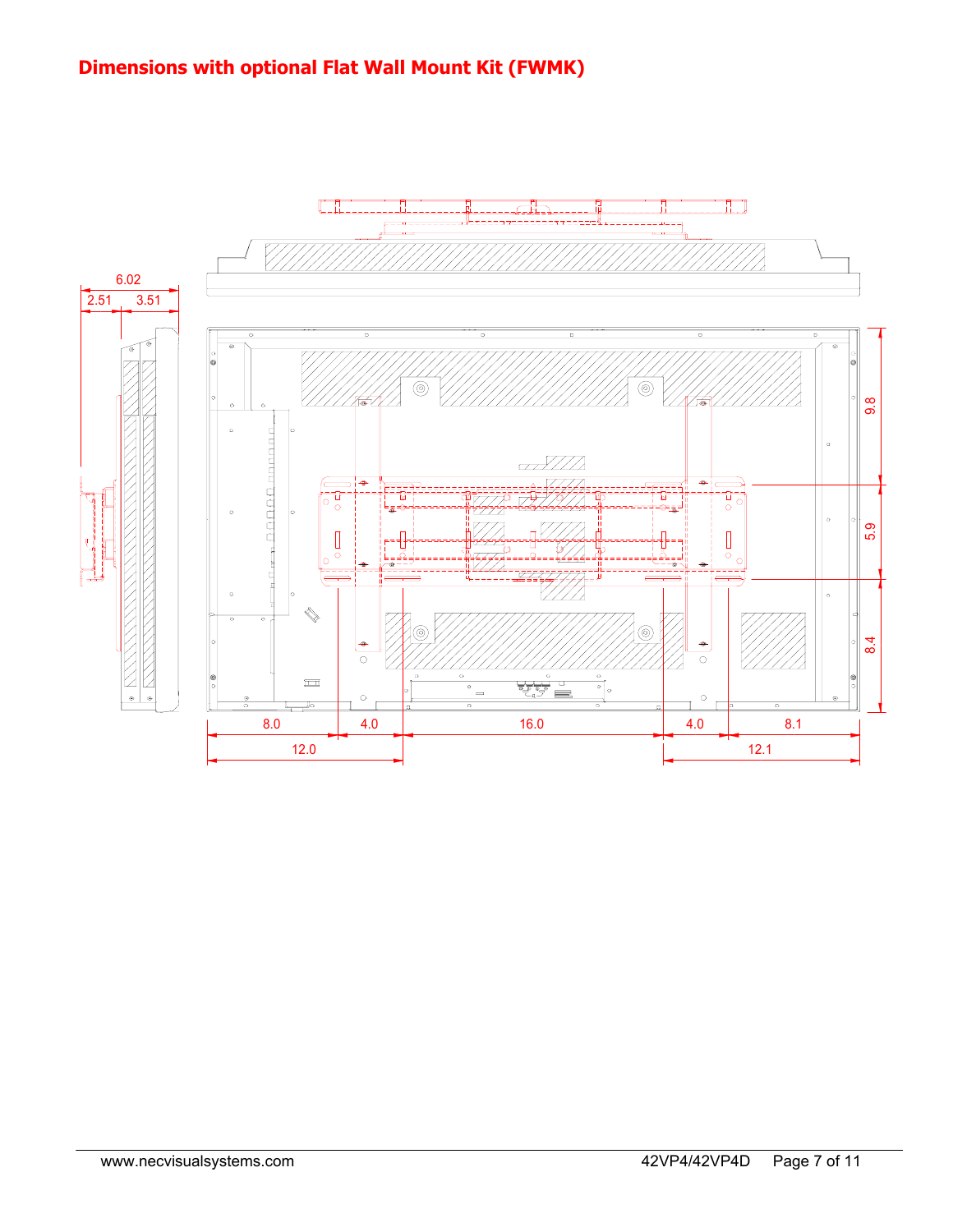# **Dimensions with optional Tilt Wall Mount Kit (TWMK)**



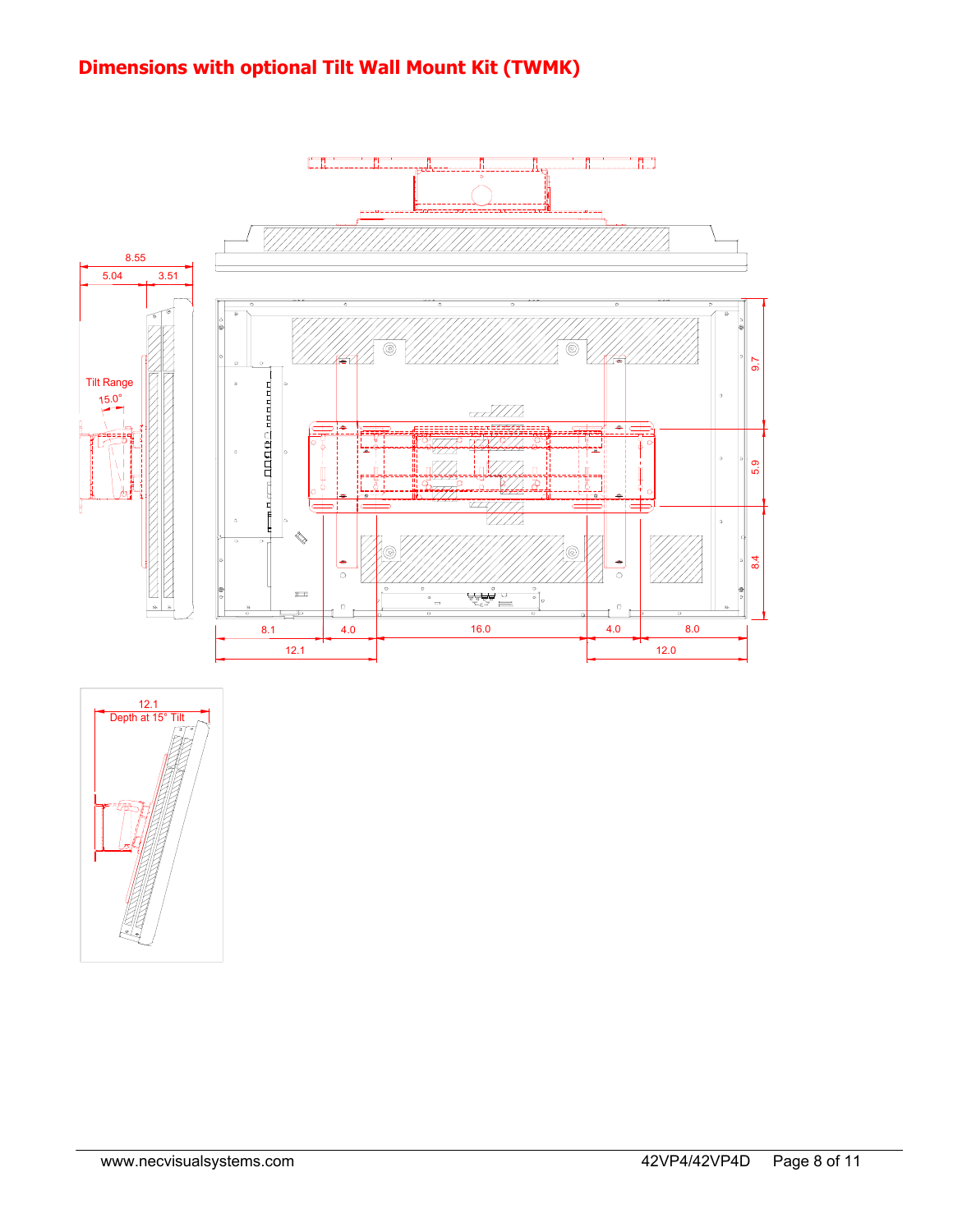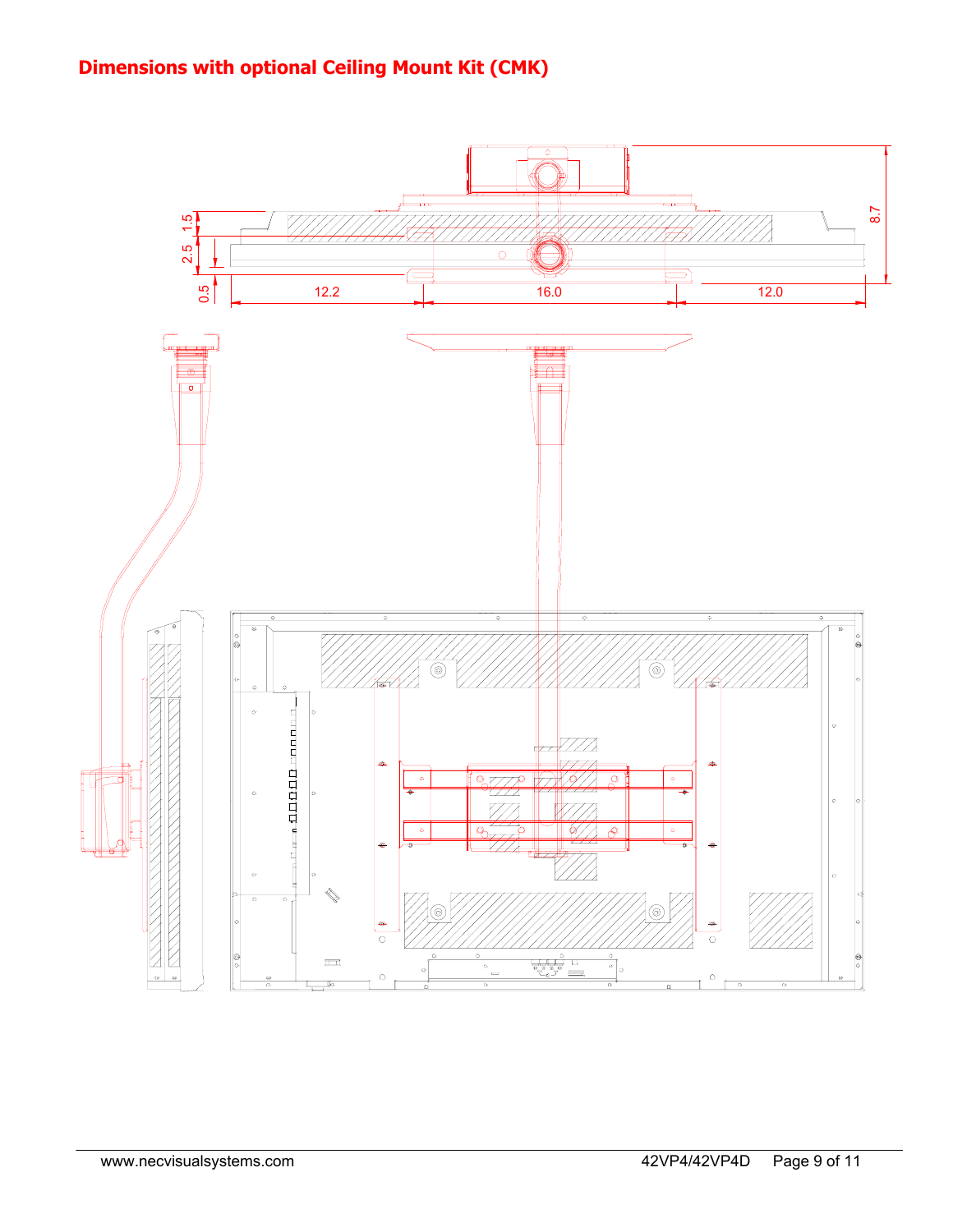## **Connections**